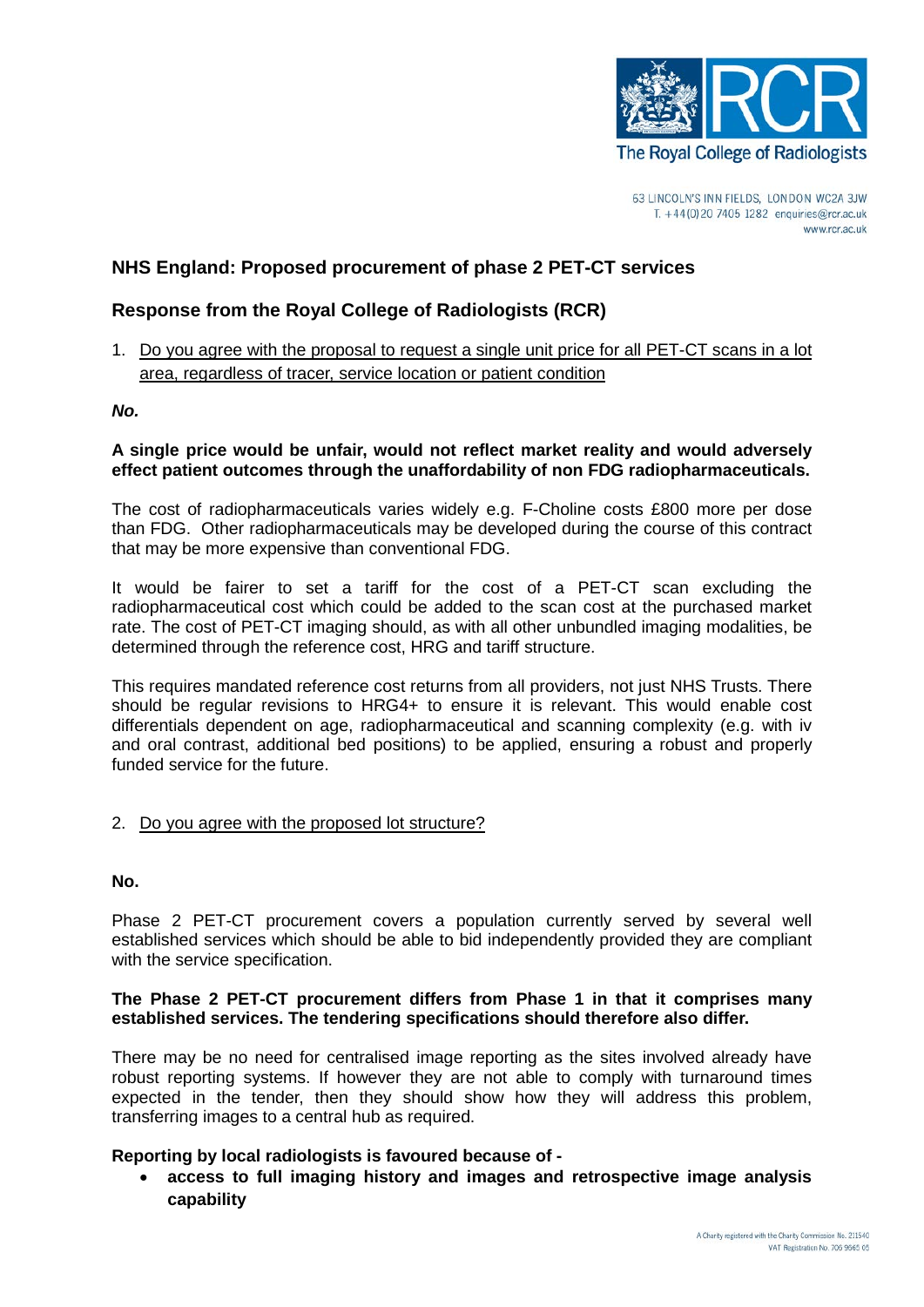- **access to histopathology and blood results**
- **access to MDT outcomes, clinical letters, discharge summaries**
- **PET-CT reporter participation in local MDT meetings with instant feedback from other team members, interval outcome feedback and close clinicoradiological liaison**
- **workflow efficient electronic feedback to original reporters of CT, MRI radiographs as recommended by the RCR in "Quality Assurance in Radiology Reporting : Peer Feedback" - [https://www.rcr.ac.uk/quality-assurance](https://www.rcr.ac.uk/quality-assurance-radiology-reporting-peer-feedback)[radiology-reporting-peer-feedback](https://www.rcr.ac.uk/quality-assurance-radiology-reporting-peer-feedback)**
- **ease of issuing supplementary reports onto local PACS with treatment benefits for patients and accuracy improvement in subsequent imaging reporting**
- **local radiologists have optimal insight of and participation in patient care pathways, including interventional oncology, surgical and radiotherapy planning**
- **improved PET-CT training access for radiology registrars who also attend local MDT meetings**

The population covered by this procurement currently has 15 well established PET-CT scanning units in hospitals. The number of PET-CT scans done in this population is currently 41,000. This is expected to rise to 84,700 within five years and 163,900 within 10 years.

**A nine lot structure would therefore be far too few in number and would address neither current, much less future patient requirements. The RCR favours a Phase 2 PET-CT procurement that reflects patient care pathways, including bids from individual NHS hospitals.**

While Phase 1 PET-CT procurement by NHS England last year largely sought to increase capacity and access to static site PET-CT, the current Phase 2 PET-CT procurement **covers populations where the existing PET-CT scanning units are already well established and integrated more fully in local NHS Trusts, most of whom are involved in the training of radiology registrars.**

Hence the outcome of this procurement should ensure delivery of more training and research than has occurred in Phase 1.

#### **The RCR has had feedback of difficulties and delays in radiology registrars having access to PET-CT images with last year's Phase 1 PET-CT procurement. This is unacceptable and must not occur in Phase 2 PET-CT procurement.**

3. Do you agree with the proposal to restrict the maximum number of lots awarded to any individual provider? (Current thinking being no more than 3 out of the 6 lots outside of London and 1 out of 3 in London.)

Monopoly provision of PET-CT scanning provision and/or radiopharmaceutical provision is unlikely to be in the best interests of patients or taxpayers. A single provider across a geographical area may produce a local monopoly of service provision. This could have a detrimental effect on the service provided to patients from existing PET-CT scanning units and could adversely affect patient outcomes by inhibiting development of other sites. The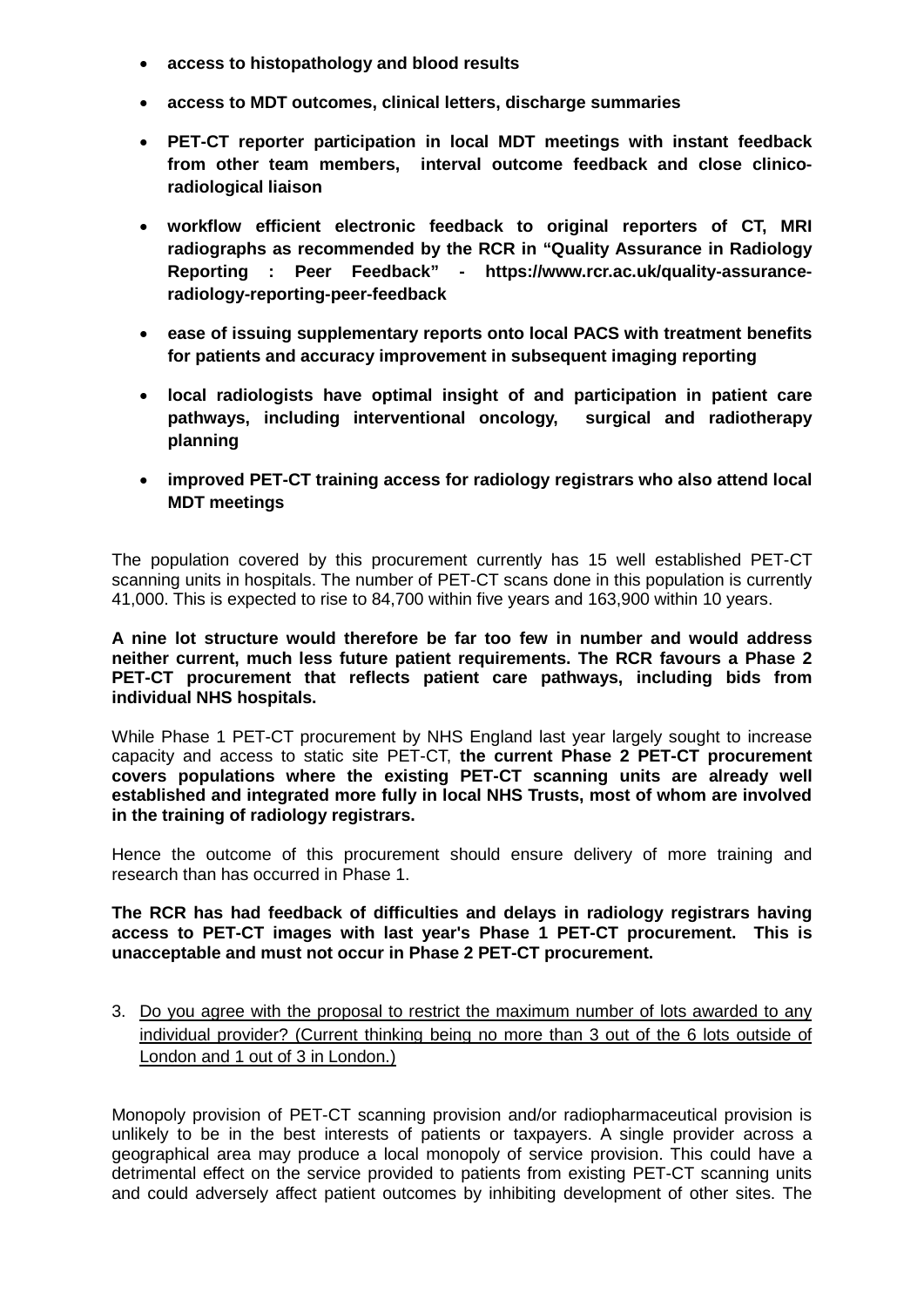geographical areas of nine or other fixed number of lots are unlikely to correspond to current or future patient care pathways. Lots make it much less likely a local NHS hospital would secure a contract to provide a PET-CT service for its patients with risks and losses as set out in the bullet point sections of answer to question 2.

## **The RCR favours a Phase 2 PET-CT Tender that is open to all possibilities including bids from individual NHS hospitals.**

4. What characteristics do you consider important for patients when accessing PET-CT services, e.g. quality of the service, quality of the outcome, travel distance, accessibility by public transport, car parking, hours/times the service is available?

Quality of outcome and quality of service are self-evidently important because these scans are so expensive and their results often determine costly treatment decisions, some with patient side effects.

Public transport access and car parking nearby are particularly important for patients having PET-CT scans as the proportion of them being very unwell is much higher than those referred for other imaging modalities.

5. Do you agree with the proposed minimum criteria an ITT (Invitation to Tender) submission must satisfy prior to being considered further?

Please provide comments to support your answer. The proposed minimum criteria are:

- confirmation with compliance to service specification [https://www.england.nhs.uk/wp](https://www.england.nhs.uk/wp-content/uploads/2013/06/b02-positron-emis-tom.pdf)[content/uploads/2013/06/b02-positron-emis-tom.pdf](https://www.england.nhs.uk/wp-content/uploads/2013/06/b02-positron-emis-tom.pdf)
- the submitted scan price being equal to or less than the maximum scan price

#### **The RCR considers that scan prices should be realistic and reflect actual costs.... see detail in answer to Question 1.**

The intercollegiate RCR-Royal College of Physicians of London (RCPL) "Evidenced-based indications for the use of PET-CT in the UK 2013" has undergone extensive revision in the past six months. The new edition is expected to be approved by both colleges on 31 March and promptly published thereafter.

## **Quality requirements of diagnostic reports**

An intercollegiate RCR-RCPL "Statement on the reporting of hybrid imaging" is also expected to be agreed on 31 March and promptly published thereafter.

The RCR publication "Quality assurance in radiology reporting: peer feedback" recommends that 5% of imaging investigations should have demonstrable electronic text feedback to those who reported them: [https://www.rcr.ac.uk/quality-assurance-radiology-reporting-peer](https://www.rcr.ac.uk/quality-assurance-radiology-reporting-peer-feedback)[feedback](https://www.rcr.ac.uk/quality-assurance-radiology-reporting-peer-feedback)

## **IT criteria**

The service specification has very specific IT criteria which mandate the software to be used rather than the functionality that is required and could be achieved with alternative software. The focus should be on clinical functionality rather than specific software.

6. Are there any other criteria that should be applied at this ITT stage?